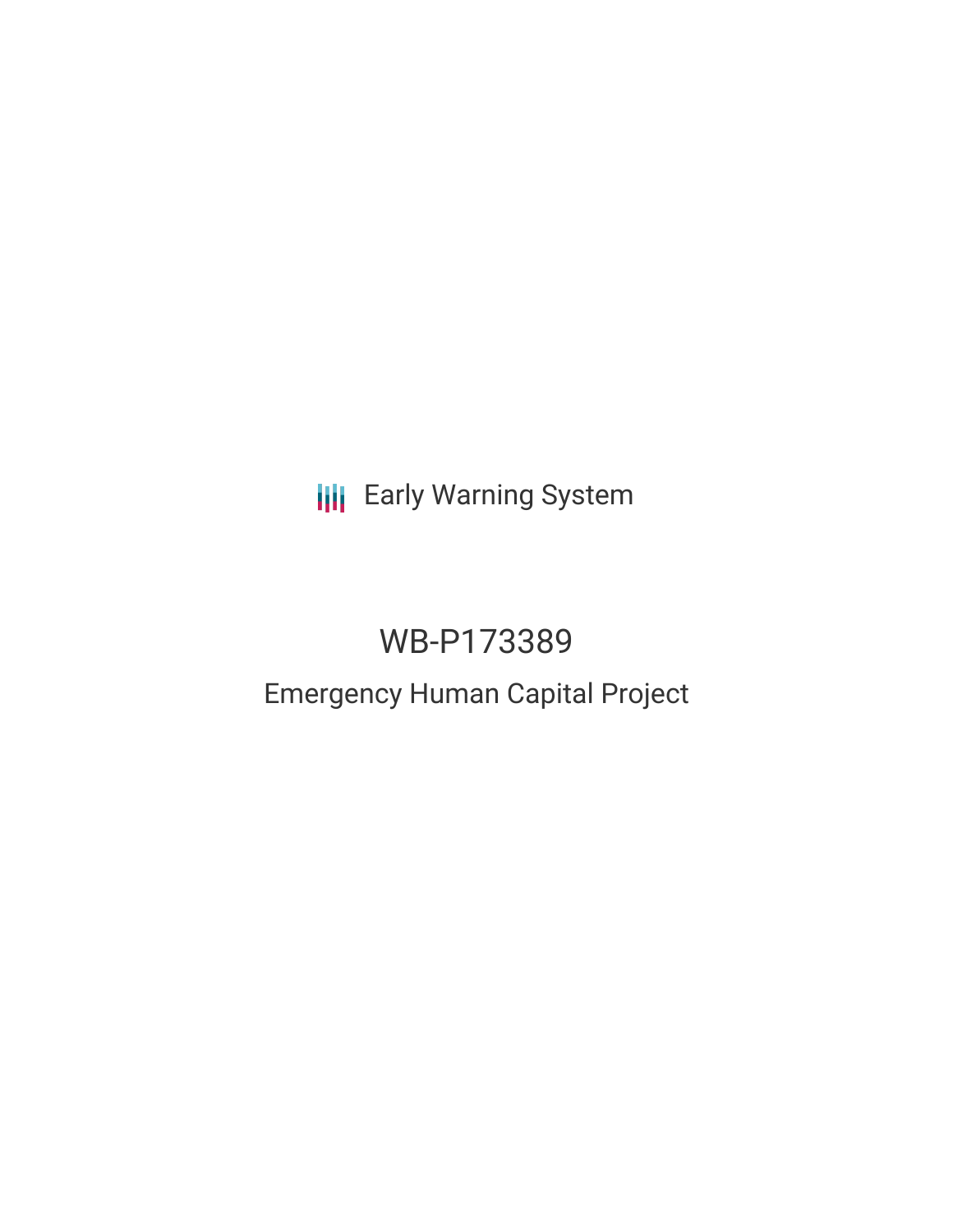

#### **Quick Facts**

| <b>Countries</b>               | Mali               |
|--------------------------------|--------------------|
| <b>Financial Institutions</b>  | World Bank (WB)    |
| <b>Status</b>                  | Proposed           |
| <b>Bank Risk Rating</b>        |                    |
| <b>Borrower</b>                | Government of Mali |
| <b>Sectors</b>                 | Law and Government |
| <b>Investment Amount (USD)</b> | \$250.00 million   |
| <b>Project Cost (USD)</b>      | \$250.00 million   |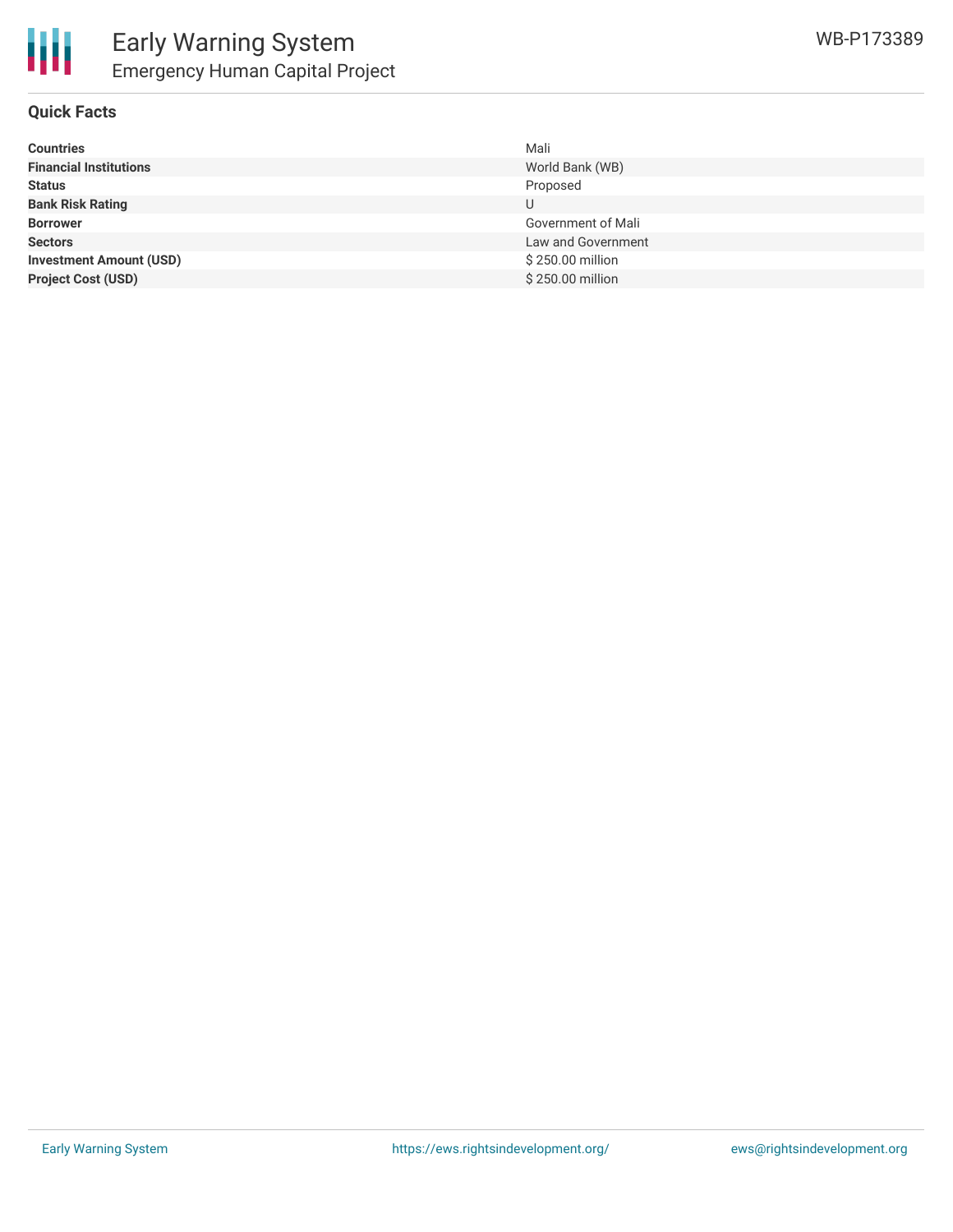

## **Project Description**

The Project Development Objective is to support the delivery of key human development services and benefits in areas affected by fragility, conflict and violence.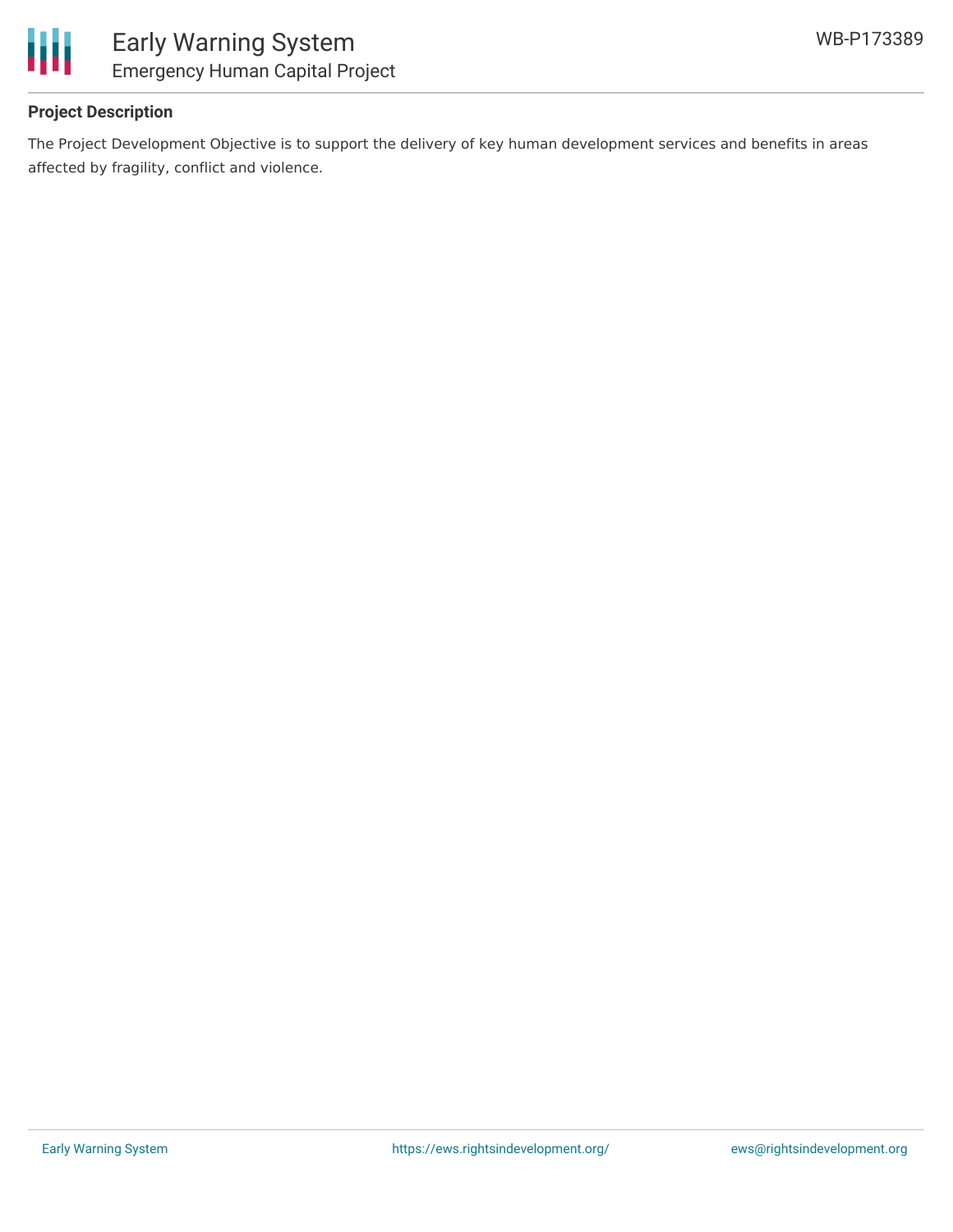

#### **Investment Description**

World Bank (WB)

No investment type available at the time of the snapshot